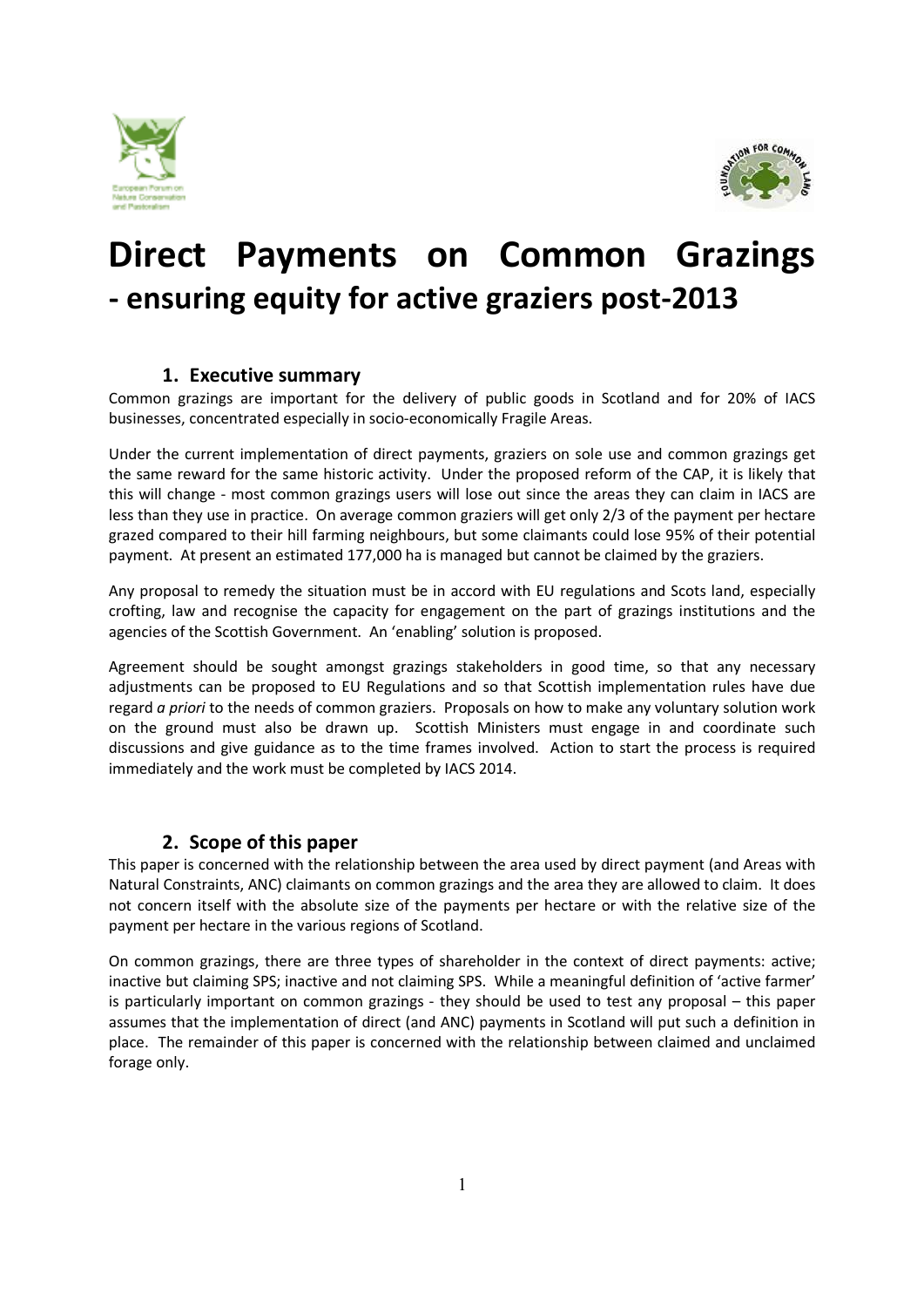



#### **3. Why common grazings matter for the Scottish Government**

Though covering only 10% of Scottish forage, common grazings are declared in 20% of Scottish IACS claims. They are particularly important in socio-economically vulnerable regions of the country, with 69% of both grazings area and claimants with grazings located in the HIE Fragile Areas, where they can account for 80% or more of all forage. They are of disproportionate significance for the delivery of a range of public goods, from biodiversity to carbon storage – financial rewards for delivering these services cannot by definition be delivered by the market.

## **4. Underlying assumptions**

This paper assumes that some basic principles underlie the allocation of payments in parishes with common grazings:

- Maintaining agricultural activity on common grazings is generally desirable and delivers many public goods
- Over time, agricultural activity on common grazings has largely been unprofitable without public support, and public goods are by definition not open to reward from the market
- Payments should only go to those who are actually delivering the public goods (and other policy goals) by active management or the temporary suspension of such management as part of a specific management plan
- Within any particular parish, there should be the same payment per hectare for the same activity, unless associated costs are variable, in which case the higher costs should attract the higher payment

## **5. Why active common graziers are likely to lose out from 2014**

Direct payments (SPS) are the main source of support for most claimants in marginal areas, accounting for around 2/3 of area-based payments and a very high proportion of the gross margin. On common grazings, they are usually claimed by the individual shareholder (sheepstock clubs are an exception).

Forage allocations in IACS are on basis of share of rights (souming), not according to the share of land actually claimed, let alone the proportion of grazings actually used. Thus on a common grazings with three shareholders, each can claim only 1/3 of the forage, even if only two make a claim or if only one is actively grazing the whole area.

However, the historically-based payment is effectively independent of forage area, since the rate per ha determined by combination of reference period payments and payment period forage claim, so that claimants with restricted areas have higher payments per hectare. The inability of active shareholders to split between their claims *all* the available forage only affects LFASS payments and has to date not been a political issue.

Post-2013, the current Commission proposals are for payment rates for the new Basic Payment to be set regionally or nationally. Since payment rates will not vary between neighbours, the eligible forage area available to the claimant becomes very important.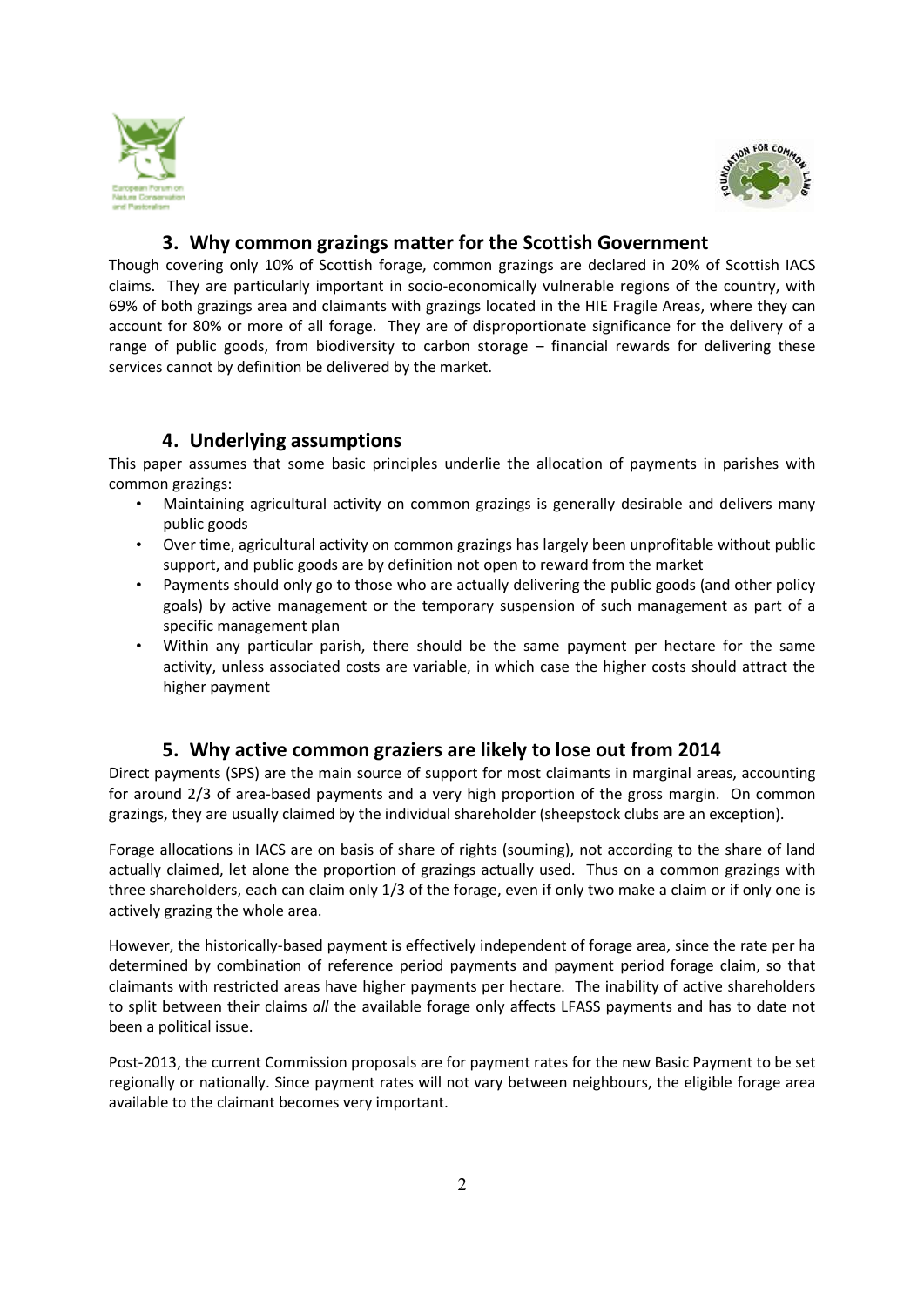



Assuming the rules can distinguish between active and inactive claimants (to avoid freeloading by inactive claimants on the back of the active), the main issue for the common grazings claimants the area and shares which they use but cannot claim (possibly in breach of the judgement of the European Court of Justice in the Niedermair-Schiemann case C-61/09).

Scottish Government data from IACS 2009 shows that only 360,360 ha were claimed on common grazings parcels whose total area is in fact 537,615 ha: 33% (177,255 ha) was unclaimed, but by implication was managed in GAEC by those producers who claimed forage on the same parcels. (Note that these figures do not include a further 54,286 ha of common grazings not claimed even in part and probably therefore not in use.) Losses to Scotland's most marginal areas can only be estimated until payment levels are set, but for each £10/ha of Basic and Natural Constraints payments, common graziers will lose over £1.7 million.

The 2014 IACS, since it establishes both the number and distribution of entitlements for the period 2014-20. The default outcome would be inequitable in terms of reward/payment for the delivery of public goods – differentiating between payments for no objective reason whatsoever, and impacting most seriously on the most vulnerable producers in the most marginal areas.

#### **6. Potential solutions and stumbling blocks**

A number of potential solutions exist; none are without problems. They include:

#### *6.1 Potential solution 1 – allocate all shares to 2014 claimants*

It would be consistent with the most recent version of the proposed Regulations and the current Scottish rules for share allocation if all 'unused' shares were to be reallocated in 2014 by the grazings committees to those shareholders who claim in that year (and who claimed in 2011 and are therefore able to activate entitlements?). In this way, there would be no unclaimed forage and no discrepancy between the payments made on sole use and common grazings.

It is however questionable whether such a solution would be consistent with crofting policy or produce an equitable allocation of payments between shareholders in subsequent years. It would 'freeze' the pattern of support to the 2014 (2011!) situation, while unused shares can only be reallocated one year at a time. What about new entrants or others not able to activate in 2014? Those who become inactive post-2014? Will such a solution make grazings more viable or accelerate the decline in active use?

Evidence from a recent questionnaire of ¼ of grazings suggests that at best 1/3 of grazings have actually reallocated forage in the past; in reality, one in five grazings has no regulations, while grazings committees are moribund in a large proportion of the rest. This solution is therefore not the easy fix which it appears to be at first sight.

#### *6.2 Potential solution 2 – make grazings committees the only eligible applicant on grazings*

Grazings committees, where they exist, are responsible for the management of the grazings and might in principle be 'active farmers' under current proposals (maintaining land in GAEC through their regulatory function and control of pasturing livestock). It might be possible to make the grazings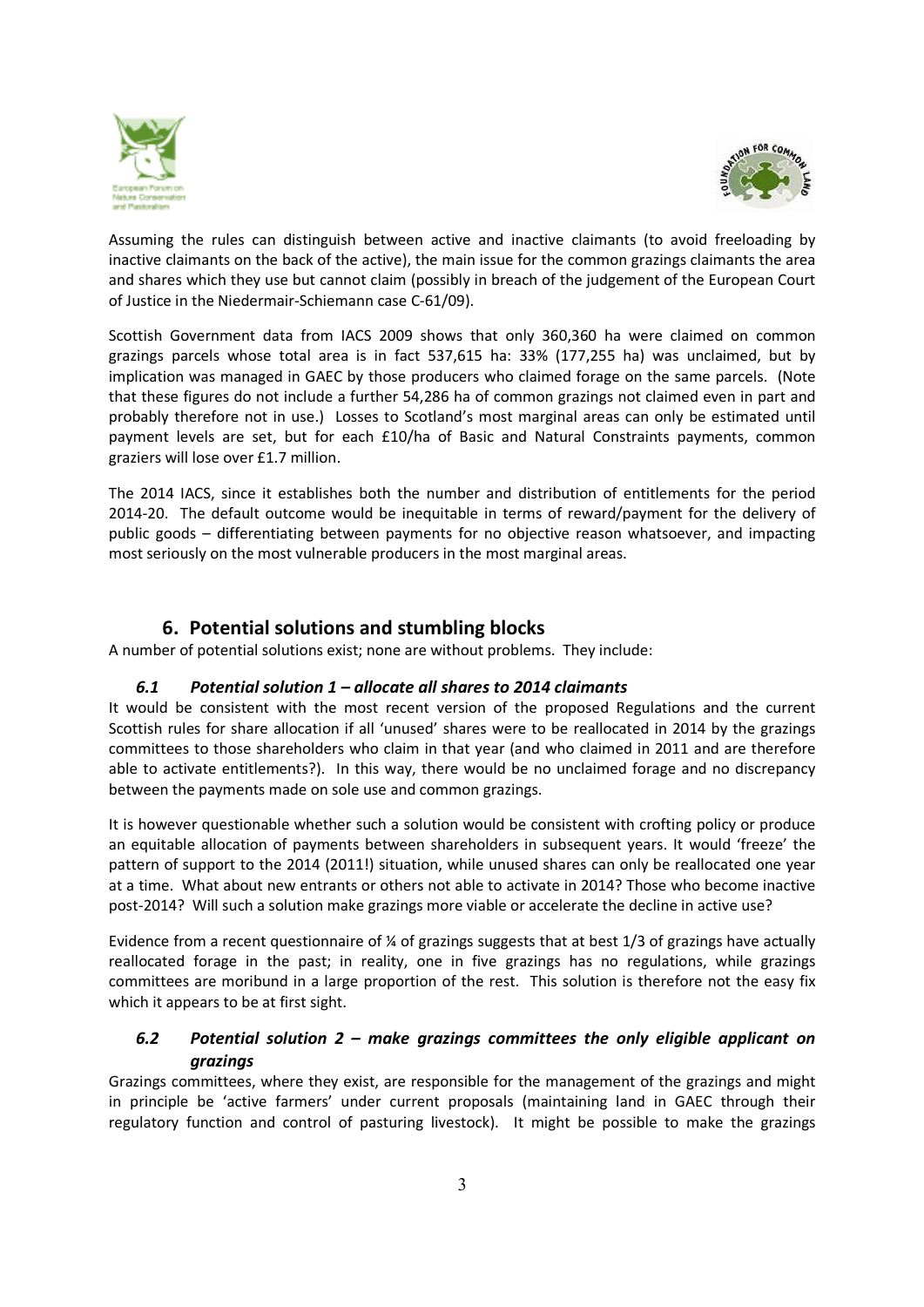



committee the *only* eligible applicant and allocate it entitlements for entire area of grazings. As with solution 1, this removes the problem of unclaimed forage, and has the added benefit of vesting the payments in the body which is legally responsible for the regulation of the management of the grazings, a body which has the power to vary the allocation of monies to shareholders from year to year as equity dictates and its own regulations allow.

There are however a number of weaknesses in this solution. First, it implies that entitlements are in part removed from previous claimants and allocated to new claimants – something which is not clearly in accord with the spirit of the current proposed Regulations. Second, even if it were possible to implement such a solution in Scotland under subsidiarity provisions, the so-called 'Irish clause' in the current proposals limits eligibility to establish entitlements in 2014 to producers who also made a claim in 2011, thereby making most committees, who made no such claim, ineligible.

Such a solution would also raise huge practical issues. It would substitute the certainty of individual claims with uncertainty, the need to interact with neighbours and rivals and dependence on institutions which are known to be weak or in many cases non-existent. It is an idealistic solution which in practice is probably impossible to implement.

#### *6.3 Potential solution 3 – grazings committees enabled to fill the gap*

The Common Grazings Regulation (Scotland) Act 1891 did not force regulation on common grazings; it is an example of empowering legislation whose effect was to support and encourage regulation on grazings which wanted it and set it within a legal framework. It would appear that any solution to the direct payment issue on common grazings will need to take a similar approach.

An example of such a solution might involve:

- Making grazings committees eligible for the national reserve, applying to IACS for the first time in 2014
- Official campaign to encourage/advise all unregulated grazings or grazings with inactive committee on how and why to be regulated by start 2014
- All eligible active claimants still establish entitlements on forage in their long-term control in 2014 (ideally they allow committee to claim on sublet shares)
- Committee forbids all informal temporary letting of shares in 2014
- Committee applies for entitlements on all unclaimed (unused??) shares in 2014
- Grazings regulations amended to reflect agreement on how money should be then be shared
- Specifically-funded guidance and support available to committees on appropriate protocols, procedures

Such a solution would require at most minimal adjustment to EU Regulations, is consistent with crofting policy and involves minimal disruption to the businesses of existing active graziers. But although legally and administratively relatively straightforward, it would require significant capacity-raising for grazings institutions and the extension of regulation to grazings where it is currently moribund or indeed has never existed. Funding would need to be redirected to ensure that this urgent support task is carried out, whether by Government directly, through the Advisory Activity programme of SAC or through civil society organisations. This would be a major task for 2013 and 2014.